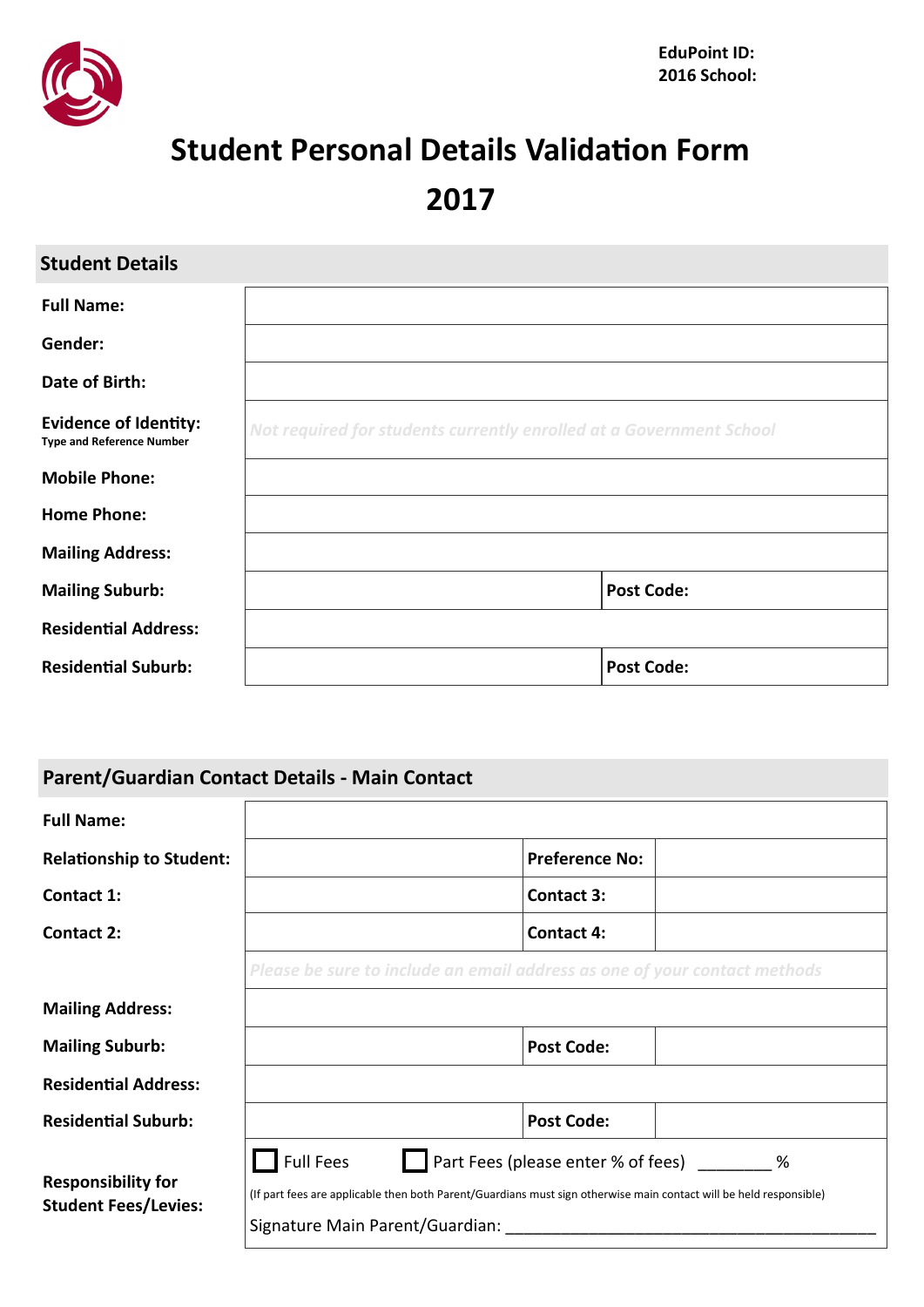#### *\* IMPORTANT - PLEASE READ*

*Below is a summary of the Emergency Contacts you have currently listed on your file.* 

- *Please check these details carefully. If the contact person is no longer applicable, please tick the relevant box to have them removed from your file. Please note that a parent/guardian cannot be removed without supporting legal documentation.*
- *Add any new contacts to the empty boxes.*
- *In the case of an emergency, the College will contact the listed Parent/Guardian/Emergency Contacts in order of preference. Please complete the order of preference in the boxes below.*

#### **Emergency Contact Details - Second Contact**

| <b>Full Name:</b>                                                                  |                                                                                                                                                                                                                                                                                                                                                                                                                       |  |
|------------------------------------------------------------------------------------|-----------------------------------------------------------------------------------------------------------------------------------------------------------------------------------------------------------------------------------------------------------------------------------------------------------------------------------------------------------------------------------------------------------------------|--|
| <b>Relationship to Student:</b>                                                    | <b>Preference No:</b>                                                                                                                                                                                                                                                                                                                                                                                                 |  |
| Contact 1:                                                                         | Contact 3:                                                                                                                                                                                                                                                                                                                                                                                                            |  |
| Contact 2:                                                                         | <b>Contact 4:</b>                                                                                                                                                                                                                                                                                                                                                                                                     |  |
|                                                                                    | Please be sure to include an email address as one of your contact methods                                                                                                                                                                                                                                                                                                                                             |  |
| <b>Mailing Address:</b>                                                            |                                                                                                                                                                                                                                                                                                                                                                                                                       |  |
| <b>Mailing Suburb:</b>                                                             | <b>Post Code:</b>                                                                                                                                                                                                                                                                                                                                                                                                     |  |
| <b>Residential Address:</b>                                                        |                                                                                                                                                                                                                                                                                                                                                                                                                       |  |
| <b>Residential Suburb:</b>                                                         | <b>Post Code:</b>                                                                                                                                                                                                                                                                                                                                                                                                     |  |
| <b>Responsibility for</b><br><b>Student Fees/Levies:</b><br>(If a Parent/Guardian) | Part Fees (please enter % of fees) ________ %<br><b>Full Fees</b><br>(If part fees are applicable then both Parent/Guardians must sign otherwise main contact will be held responsible)<br>Signature Main Parent/Guardian: Signature Main Parent<br>This contact is no longer applicable - please remove them from my file<br>Please note: A Parent/Guardian cannot be removed without supporting legal documentation |  |

| <b>Emergency Contact Details</b> |                       |  |
|----------------------------------|-----------------------|--|
| <b>Full Name:</b>                |                       |  |
| <b>Relationship to Student:</b>  | <b>Preference No:</b> |  |
| Contact 1:                       |                       |  |
| <b>Contact 2:</b>                |                       |  |

| <b>Emergency Contact Details</b> |                       |  |
|----------------------------------|-----------------------|--|
| <b>Full Name:</b>                |                       |  |
| <b>Relationship to Student:</b>  | <b>Preference No:</b> |  |
| Contact 1:                       |                       |  |
| <b>Contact 2:</b>                |                       |  |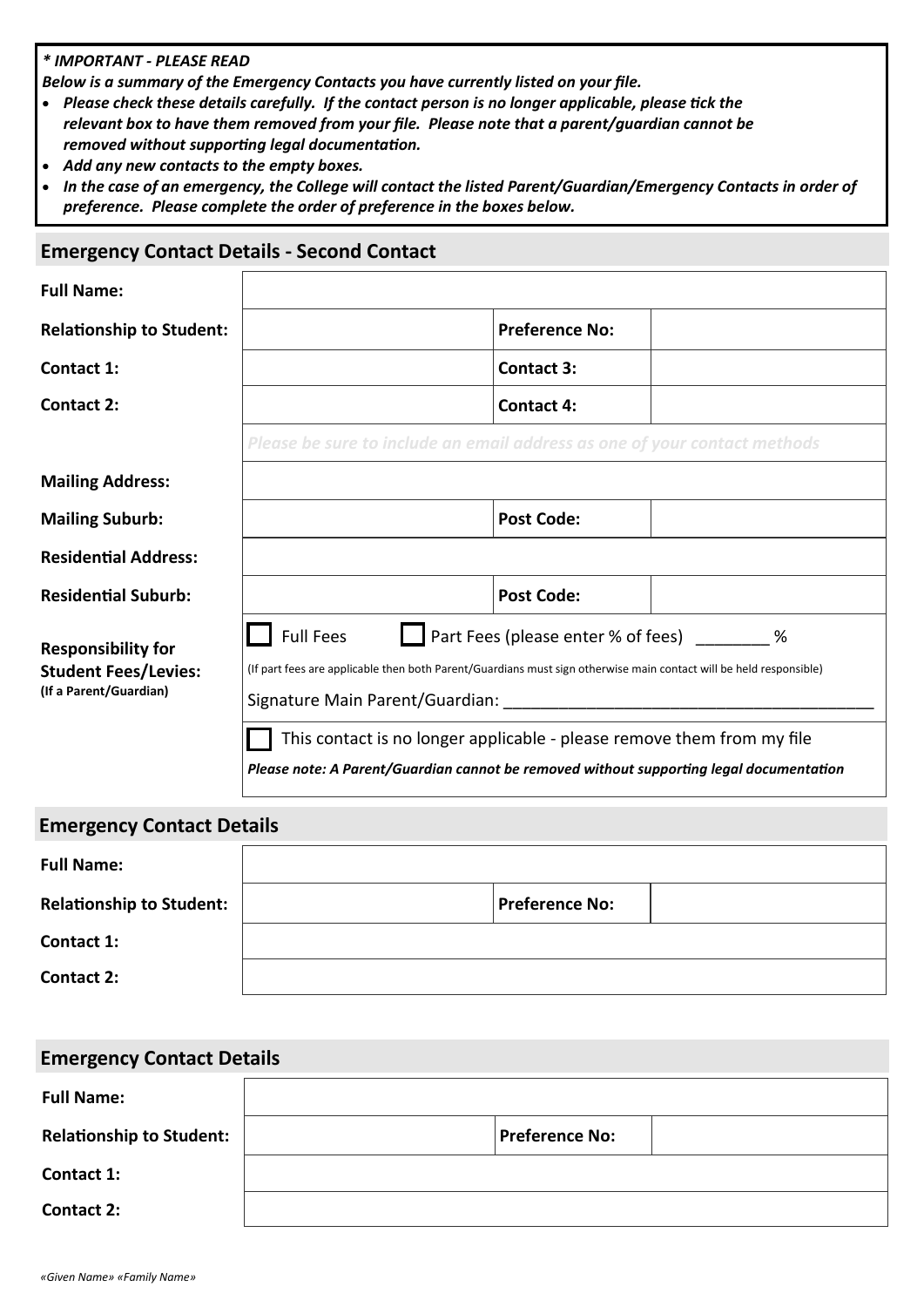| <b>Emergency Contact Details</b> |                       |  |
|----------------------------------|-----------------------|--|
| <b>Full Name:</b>                |                       |  |
| <b>Relationship to Student:</b>  | <b>Preference No:</b> |  |
| Contact 1:                       |                       |  |
| <b>Contact 2:</b>                |                       |  |

| <b>Emergency Contact Details</b> |                       |  |
|----------------------------------|-----------------------|--|
| <b>Full Name:</b>                |                       |  |
| <b>Relationship to Student:</b>  | <b>Preference No:</b> |  |
| Contact 1:                       |                       |  |
| Contact 2:                       |                       |  |

| <b>Emergency Contact Details</b> |                       |  |
|----------------------------------|-----------------------|--|
| <b>Full Name:</b>                |                       |  |
| <b>Relationship to Student:</b>  | <b>Preference No:</b> |  |
| Contact 1:                       |                       |  |
| <b>Contact 2:</b>                |                       |  |

| <b>Emergency Contact Details</b> |                       |  |
|----------------------------------|-----------------------|--|
| <b>Full Name:</b>                |                       |  |
| <b>Relationship to Student:</b>  | <b>Preference No:</b> |  |
| Contact 1:                       |                       |  |
| <b>Contact 2:</b>                |                       |  |

#### **Court and Other Orders**

Are there currently any Court or Other Orders relating to this student?

Yes **No** (If YES please attach a copy)

## **Independent Students**

Are you an independent student?

Yes No (If YES proof of independence must be supplied)